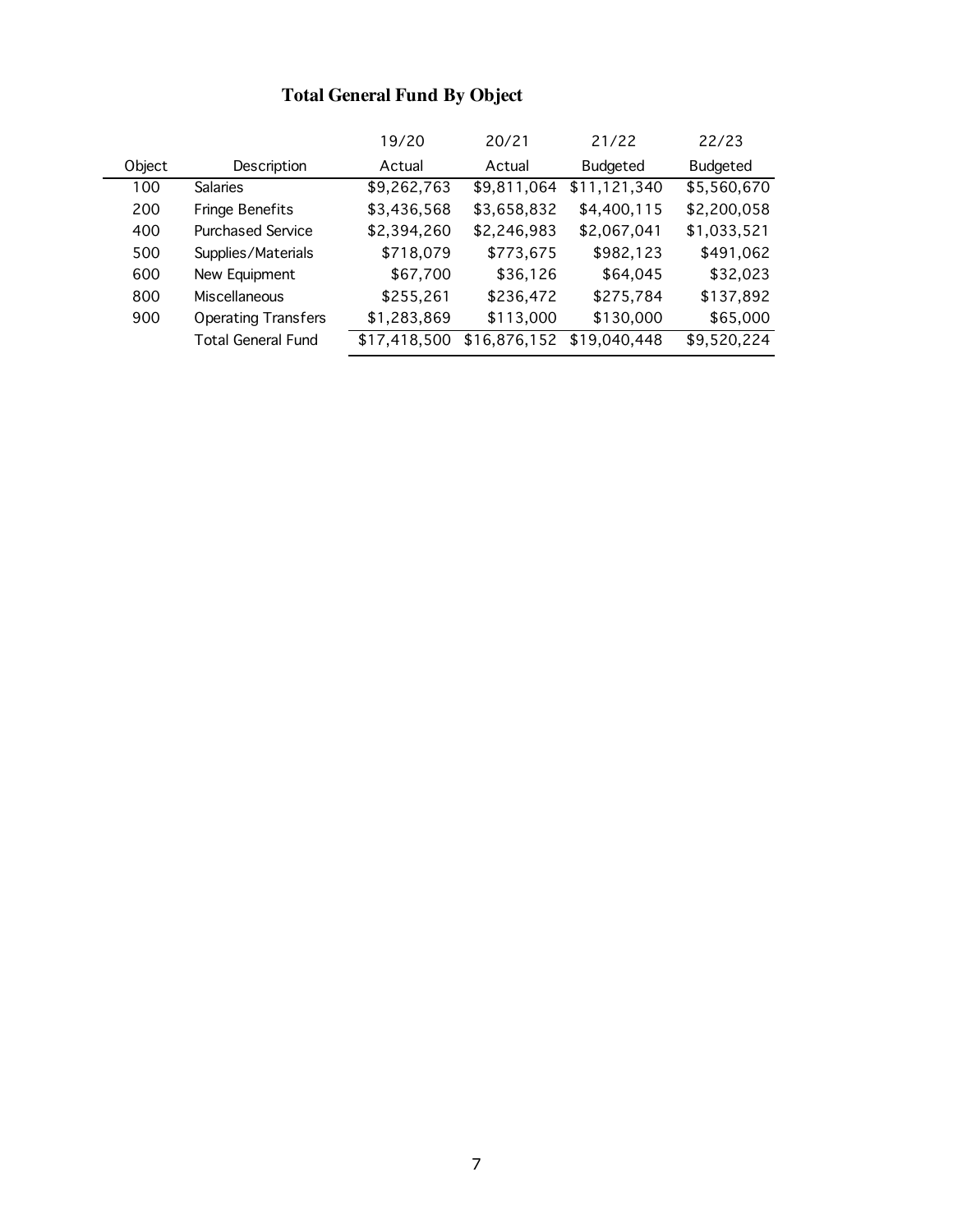#### **002 Bond Retirement**

A fund provided for the retirement of serial bonds and short-term loans.

| 19/20  |     | 20/21    | 21/22           | 22/23     |
|--------|-----|----------|-----------------|-----------|
| Actual |     | Actual   | <b>Budgeted</b> | Budgeted  |
|        | \$0 | \$48,833 | \$634.950       | \$640,000 |

#### **003 Permanent Improvement**

A fund provided to account for all transactions related to the acquiring, constructing, or improving of such permanent improvements as are authorized by Chapter 5705, Revised Code.

| 19/20     | 20/21       | 21/22           | 22/23     |
|-----------|-------------|-----------------|-----------|
| Actual    | Actual      | <b>Budgeted</b> | Budgeted  |
| \$559,600 | \$1,220,773 | \$918,370       | \$600,000 |

#### **004 Building (Construction) Fund**

A fund used to account for the receipts and expenditures related to all special bond funds in the district. Expenditures represent capital facilities and real estate.

| 19/20  |     | 20/21     | 21/22       | 22/23           |
|--------|-----|-----------|-------------|-----------------|
| Actual |     | Actual    | Budgeted    | <b>Budgeted</b> |
|        | \$0 | \$564,326 | \$5,402,800 | \$0             |

# **007 Special Trust**

A fund used to account for assets held by a school system in a trustee capacity or as an agent for individuals, private organizations, and other governments.

| 19/20   | 20/21   | 21/22           | 22/23    |
|---------|---------|-----------------|----------|
| Actual  | Actual  | <b>Budgeted</b> | Budgeted |
| \$6,150 | \$7.024 | \$66,000        | \$10,000 |

#### **008 Endowment**

A fund used to account for money, securities or lands, which have been set aside as an investment for public school purposes. The income from such a fund may be expended, but the principal must remain intact.

| 19/20  | 20/21  | 21/22    | 22/23           |
|--------|--------|----------|-----------------|
| Actual | Actual | Budgeted | <b>Budgeted</b> |
| \$591  | \$567  | \$1,000  | \$1,000         |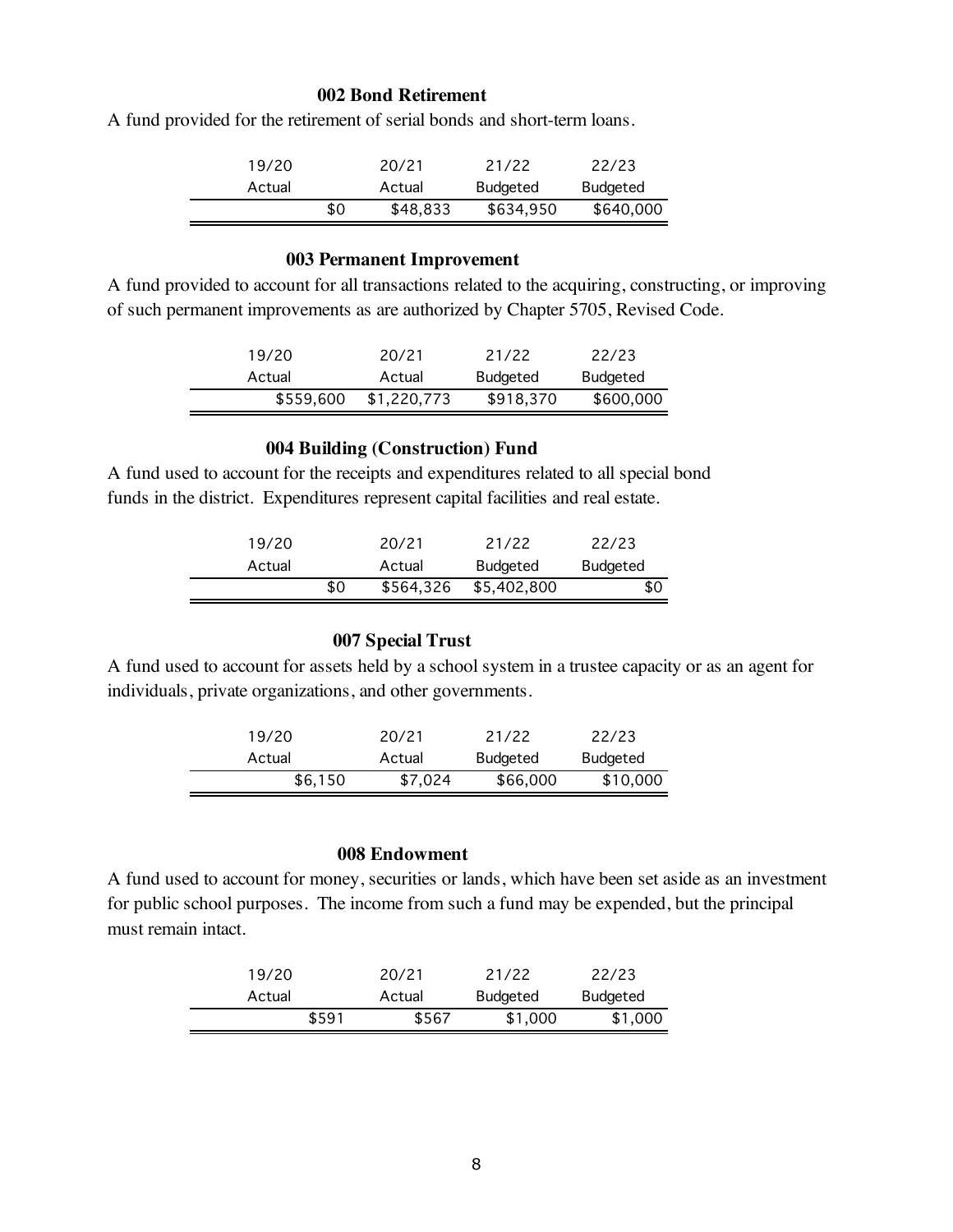#### **009 Uniform School Supplies**

A fund provided to account for the purchase and sale of school supplies as adopted by the board of education for use in the schools of the district.

| 19/20   | 20/21   | 21/22           | 22/23           |
|---------|---------|-----------------|-----------------|
| Actual  | Actual  | <b>Budgeted</b> | <b>Budgeted</b> |
| \$5,208 | \$5,060 | \$8,000         | \$8,000         |

## **014 Rotary – Internal Services**

A fund provided to account for operations that provide goods or services to other governmental units on a cost-reimbursement basis. The use of the fund may be applied to situations where the district acts as a fiscal agent. The funds are currently for Grades six outdoor education activities.

| 19/20    | 20/21    | 21/22           | 22/23    |
|----------|----------|-----------------|----------|
| Actual   | Actual   | <b>Budgeted</b> | Budgeted |
| \$61,164 | \$43,418 | \$125,000       | \$80,000 |

## **018 Public School Support**

A fund provided to account for specific local revenue sources, other than taxes or expendable trusts that are restricted to expenditures of specific purposes approved by board resolution. Such expenditures may include curricular and extra-curricular related purchases.

| 19/20    | 20/21    | 21/22           | 22/23           |
|----------|----------|-----------------|-----------------|
| Actual   | Actual   | <b>Budgeted</b> | <b>Budgeted</b> |
| \$87,313 | \$36,069 | \$95,000        | \$95,000        |

## **022 OHSAA Tournament Fund**

A fund used for Ohio High School Athletic Association post-season tournaments.

| 19/20   | 20/21   | 21/22    | 22/23    |
|---------|---------|----------|----------|
| Actual  | Actual  | Budgeted | Budgeted |
| \$7,585 | \$4,516 | \$8,000  | \$8,000  |

## **029 Ottawa Hills Education Foundation Fund**

A fund used for Ottawa Hills Schools Foundation approved disbursements.

| 19/20    | 20/21    | 21/22           | 22/23    |
|----------|----------|-----------------|----------|
| Actual   | Actual   | <b>Budgeted</b> | Budgeted |
| \$60,682 | \$23,269 | \$65,400        | \$60,000 |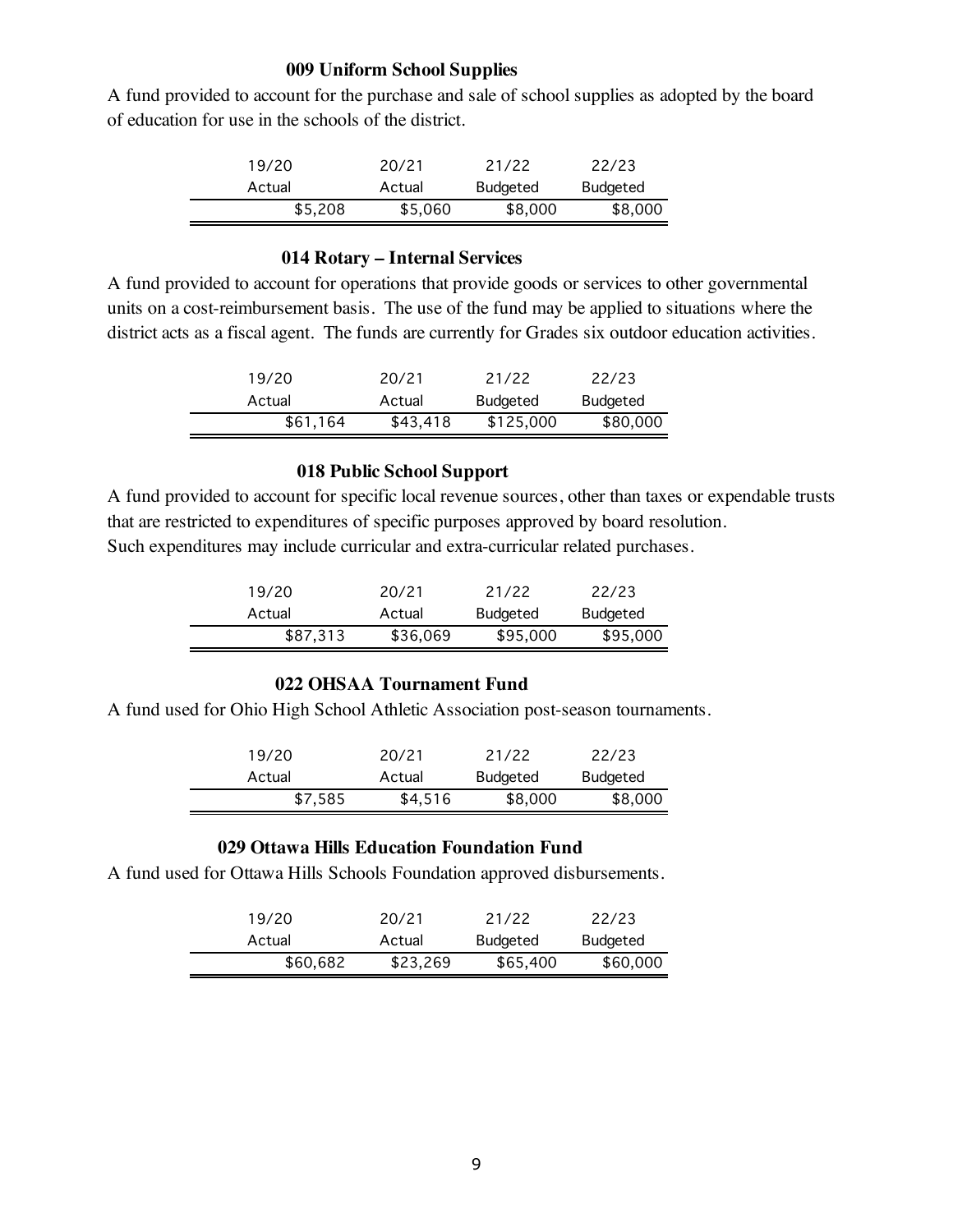## **035 Termination Benefits Fund**

A fund in which cash is accrued to pay termination benefits.

| 19/20    | 20/21     | 21/22           | 22/23    |
|----------|-----------|-----------------|----------|
| Actual   | Actual    | <b>Budgeted</b> | Budgeted |
| \$13,648 | \$100,049 | \$30,000        | \$50,000 |

# **070 Capital Projects Fund**

A fund in which cash is accrued to pay for capital improvement projects.

| 19/20       | 20/21     | 21/22           | 22/23     |
|-------------|-----------|-----------------|-----------|
| Actual      | Actual    | <b>Budgeted</b> | Budgeted  |
| \$1,292,378 | \$254,752 | \$839,362       | \$249,878 |

## **200 Student Managed Activity**

A fund provided to account for those student activity programs, which have student participation in the activity and have students involved in the management of the program. This fund typically includes those student activities, which consist of a student body, student president, student treasurer, and faculty advisor.

| 19/20    | 20/21    | 21/22    | 22/23           |
|----------|----------|----------|-----------------|
| Actual   | Actual   | Budgeted | <b>Budgeted</b> |
| \$22,009 | \$44,761 | \$50,000 | \$50,000        |

## **300 District Managed Student Activity**

A fund provided to account for those student activity programs, which have student participation in the activity but do not have student management of the programs.

| 19/20     | 20/21     | 21/22           | 22/23     |
|-----------|-----------|-----------------|-----------|
| Actual    | Actual    | <b>Budgeted</b> | Budgeted  |
| \$225,645 | \$189,088 | \$300,000       | \$300,000 |

## **401 Auxiliary Services**

A fund used to account for monies, which provide services and materials to pupils attending non-public schools within the district.

| 19/20     | 20/21     | 21/22     | 22/23     |
|-----------|-----------|-----------|-----------|
| Actual    | Actual    | Budgeted  | Budgeted  |
| \$509,960 | \$503,578 | \$530,356 | \$525,000 |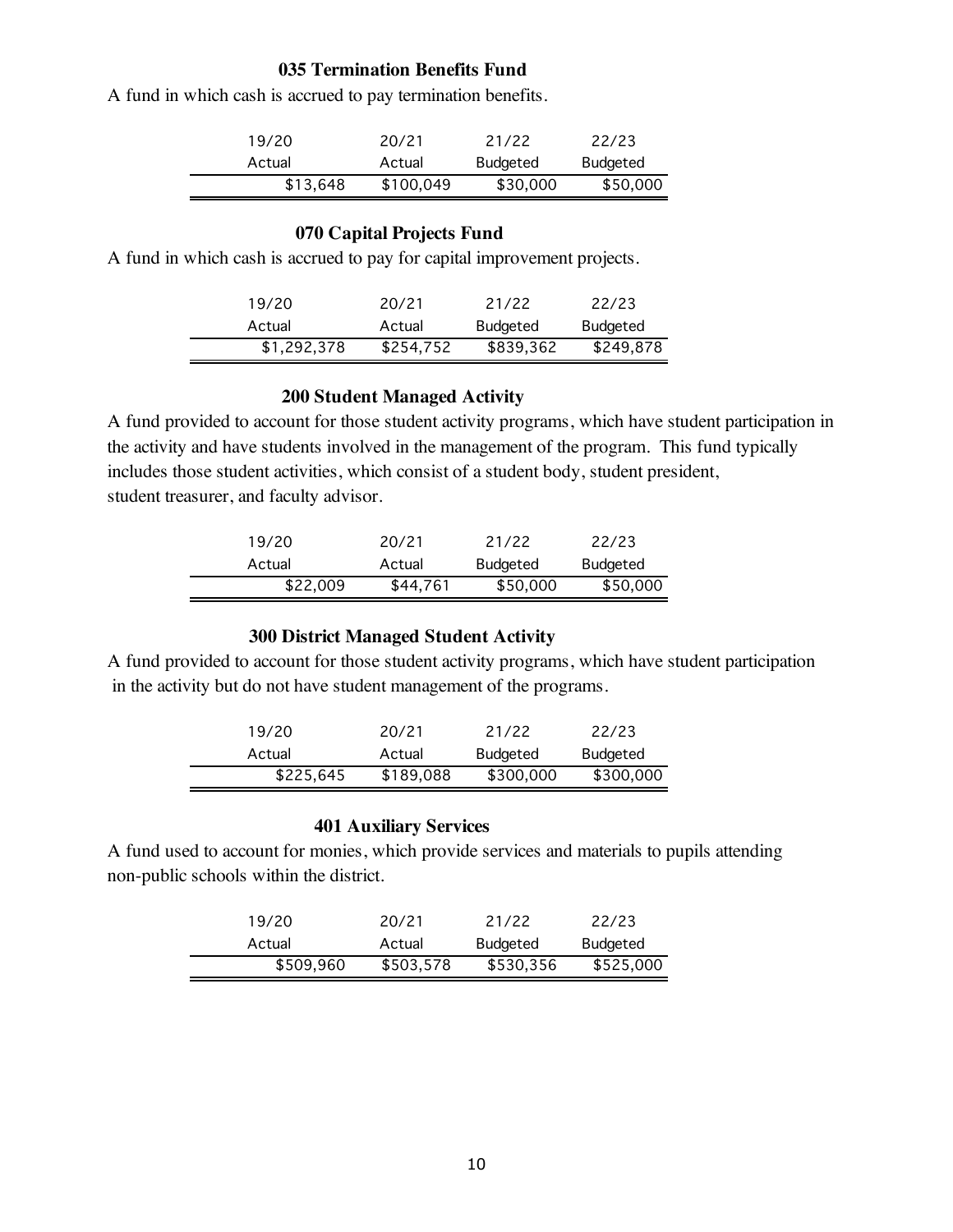#### **451 OneNet Data Communication**

 A state grant fund provided to account for money appropriated for Ohio Educational Computer Network Connections.

| 19/20   | 20/21   | 21/22    | 22/23           |
|---------|---------|----------|-----------------|
| Actual  | Actual  | Budgeted | <b>Budgeted</b> |
| \$3.600 | \$3,600 | \$3,600  | \$3,600         |

## **467 Student Wellness and Success Fund**

A state grant effective with the Fiscal Year 2020 state budget. Governor Dewine's initiative. Funding included in the state foundation payments, as restricted state aid.

| 19/20    | 20/21    | 21/22           | 22/23    |
|----------|----------|-----------------|----------|
| Actual   | Actual   | <b>Budgeted</b> | Budgeted |
| \$25,972 | \$21,654 | \$19,569        | \$0      |

# **499 Miscellaneous State Grant**

A state grant fund provided to account for money appropriated for School Safetry Training.

| 19/20   | 20/21    | 21/22    | 22/23    |
|---------|----------|----------|----------|
| Actual  | Actual   | Budgeted | Budgeted |
| \$4,407 | \$11,023 | \$0      | \$0      |

## **507 ESSER, ESSER II, and ARP ESSER**

Federal stimulus funds due to COVID-19 and the resulting economic downturn. Fiscal year 2023 funds are titled:ARP-ESSER State Activity Supplement.

| 19/20  |     | 20/21    | 21/22           | 22/23     |
|--------|-----|----------|-----------------|-----------|
| Actual |     | Actual   | <b>Budgeted</b> | Budgeted  |
|        | \$0 | \$35,036 | \$617,410       | \$449,707 |

## **510 Coronavirus Relief Fund - CFR Suburban**

Federal stimulus funds due to COVID-19 and the resulting economic downturn.

| 19/20  |     | 20/21    | 21/22           | 22/23    |
|--------|-----|----------|-----------------|----------|
| Actual |     | Actual   | <b>Budgeted</b> | Budgeted |
|        | \$0 | \$35,601 | \$0             | \$0      |